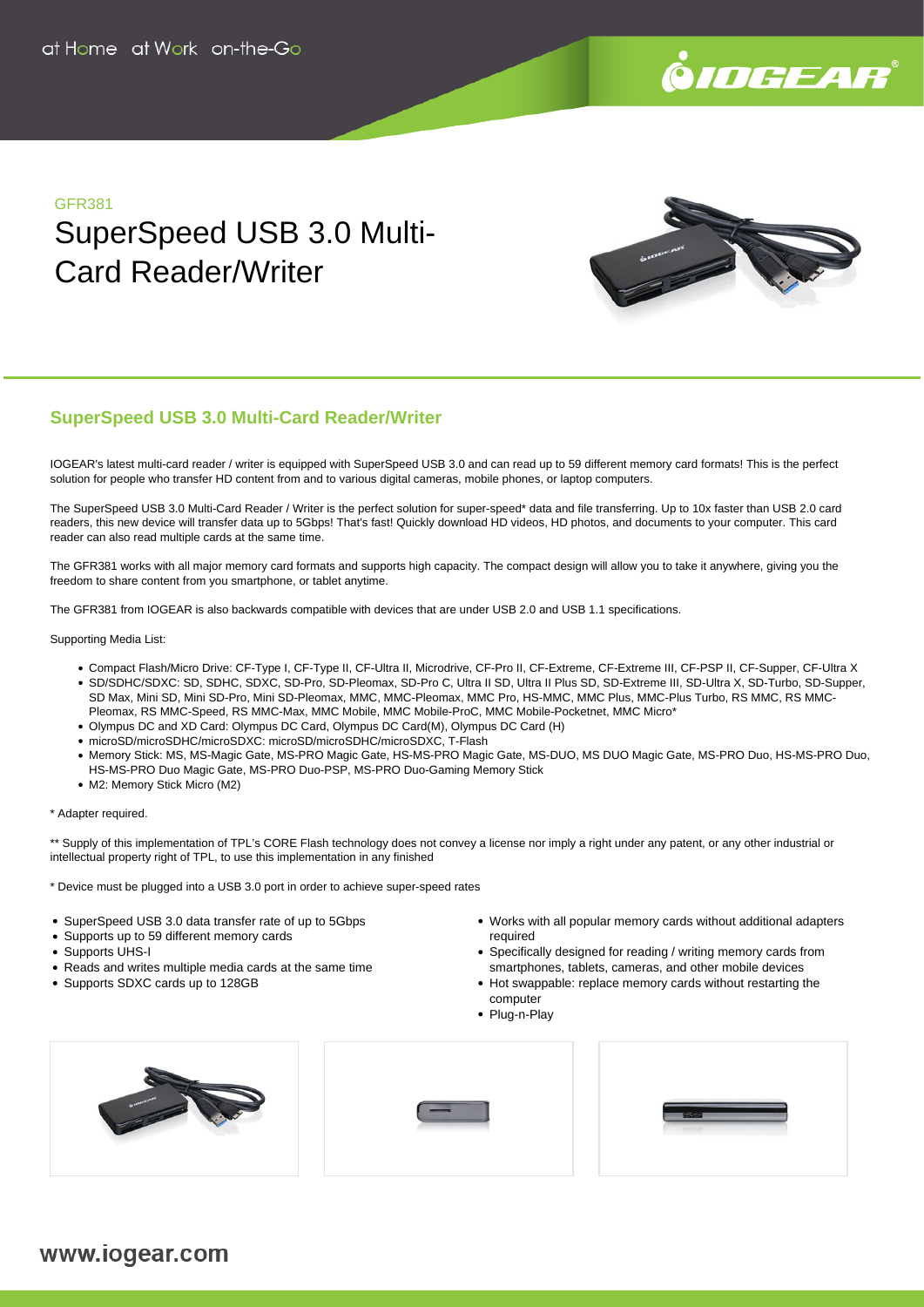

**Package Contents**

### **How does frwark?**

- Plug card reader / writer into<br>computer's USB port with<br>included cable
- Insert memory card into reader /<br>writer and transfer files to / from<br>your computer



#### **Requirements**

• Windows XP, Windows Vista, Windows 7, Windows 8/8.1, Windows 10, or

Windows 11 Available USB port (USB 3.0 port for SuperSpeed mode) Compatible with USB 2.0 and 1.1

PC

#### • 1 x USB 3.0 Multi-

- Card Reader / Writer • 1 x USB 3.0 Cable
- (Micro-B to Standard-A)
- 1 x Quick Start Guide
- 1 x Warranty Card

www.iogear.com